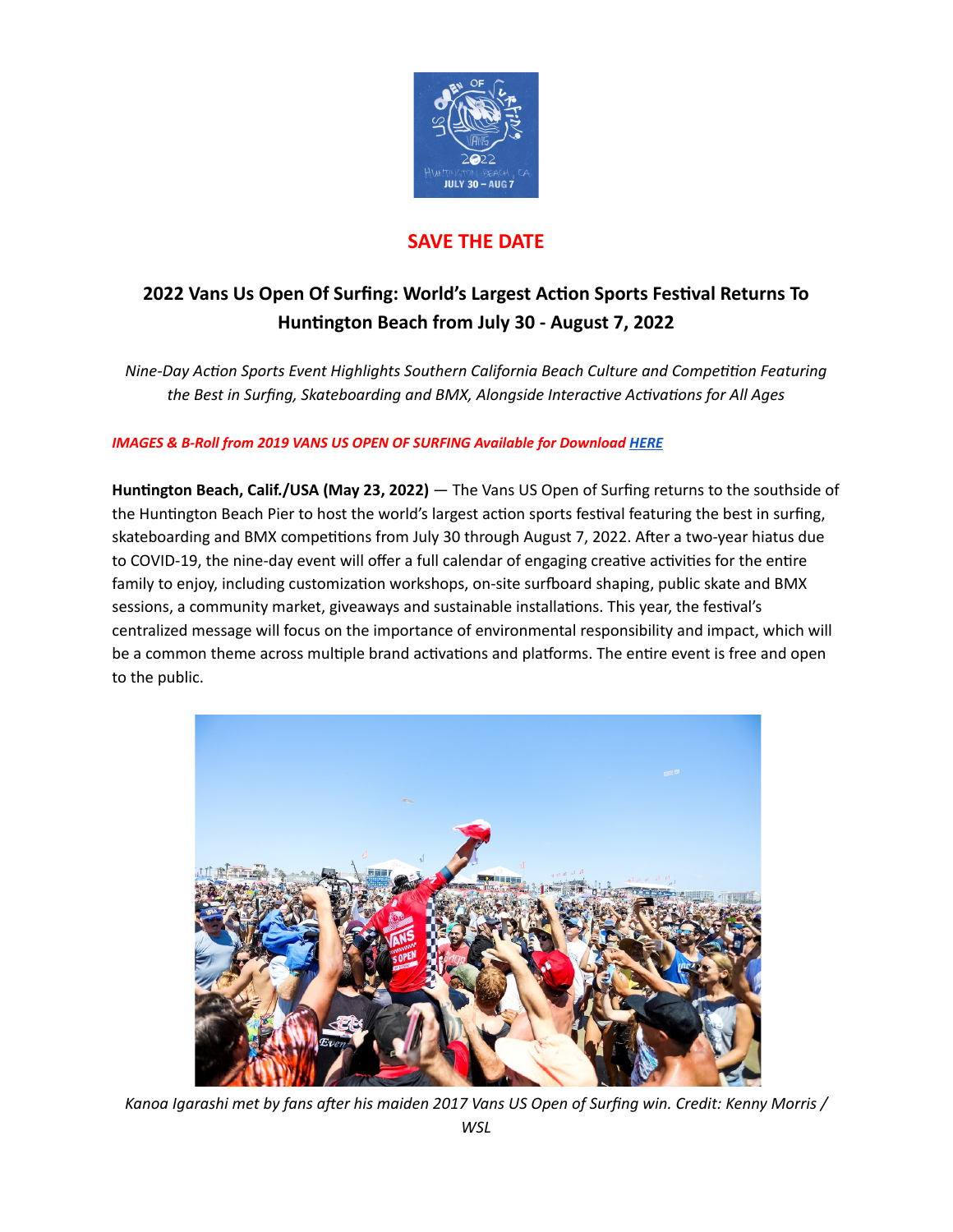#### **Action Sports Competitions**

The Vans US Open of Surfing will entertain fans with the best in action sports competition. The World **Surf League (WSL)** will host the fourth stop of its **Challenger Series** including some of the world's best and rising talent all competing for a coveted spot on the Championship Tour.

**The Vans Duct Tape Invitational and Festival combines culture and competition. For the first time ever,** this year's competition is the second of three stops on the WSL Longboard Tour. Forty of the world's best male and female longboarders will compete in this event on the WSL Longboard Tour for a shot at the Longboard World Title, which will be decided at the WSL Longboard Championships in Malibu this October. The Vans Duct Tape Invitational & Festival will also offer fans a chance to demo hand-shaped surfboards with four influential names in action sports, including **Zion [Wright,](https://www.instagram.com/zionwright/) Troy [Elmore,](https://www.instagram.com/troyelmore/) Holly [Wawn](https://www.instagram.com/hollywawn/)** and **[Dakota](https://www.instagram.com/dakroche/) Roche.**

Across the sand, the **Vans Showdown** will elevate the skateboarding experience at the US Open with a street skating contest. The Vans Showdown celebrates skate culture by bringing together the world's most exciting and stylish skaters alongside brand partners Palace, Hockey, Alltimers, Spitfire, Quasi and friends. The **Vans Waffle Cup,** named by BMX star Dakota Roche, is where the best in BMX will take center stage with brand partners Cult, non-profit Radshare and The Bloom media. Tune in live via [vanusopenofsurfing.com.](https://www.vansusopenofsurfing.com/)



In addition, Vans will host public skate and BMX sessions for the community.

*Curren Caples competes at the Vans Showdown Finals at the 2019 Vans US Open of Surfing. Credit: Anthony Acosta*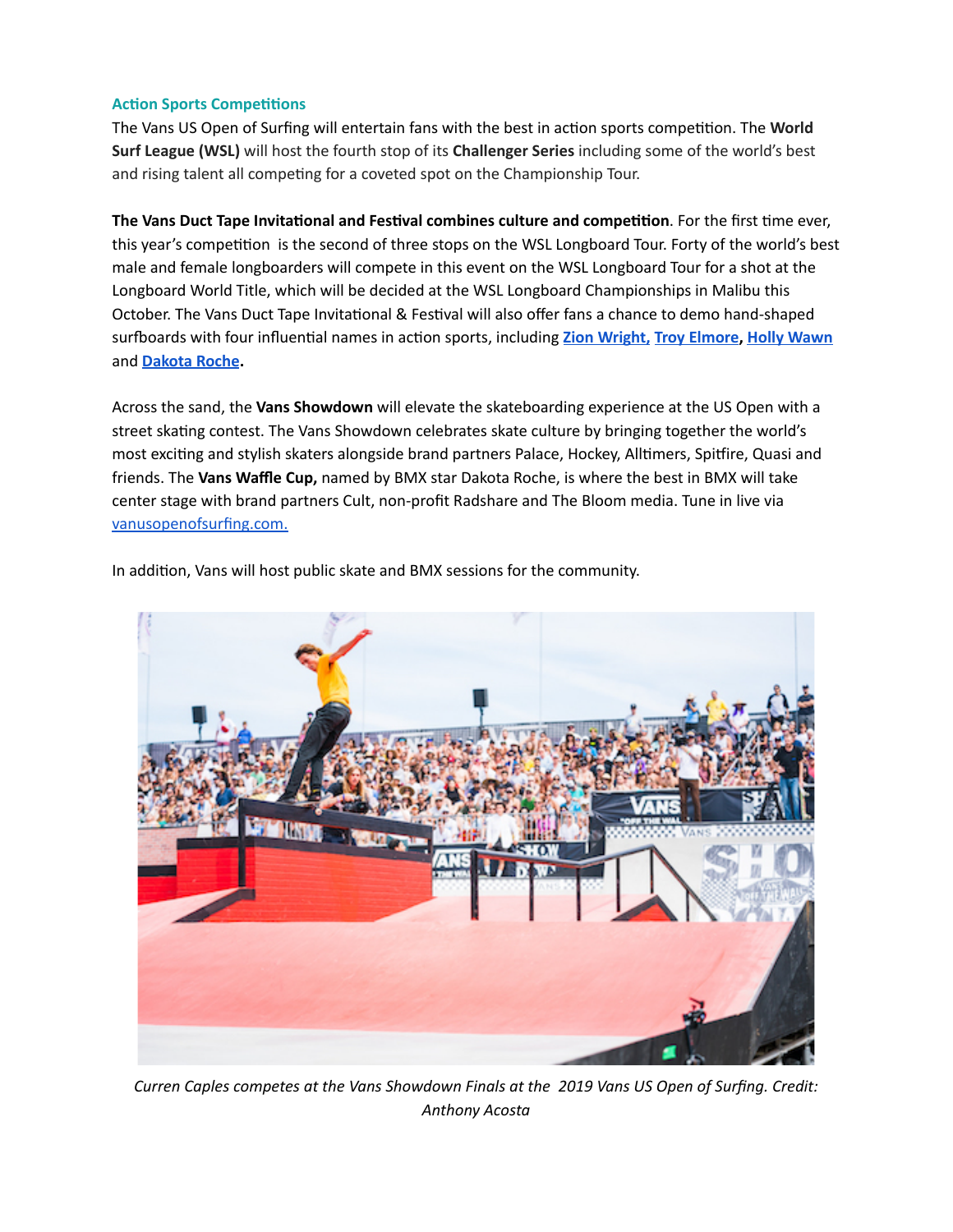#### **On Sand Festival Experience**

The Vans US Open of Surfing will also feature an on-site Duct Tape Surfboard Shaping Bay, Stitchbox wetsuit repair, community market, HOV (House of Vans) workshops , the Vans surf camp and more. The shaping bay will use sustainable materials and Stitchbox will offer free wetsuit repair for the community in the spirit of upcycling.

The event will offer a wide range of activities and workshops, scheduled every day beginning July 30, and include interactive partnerships with non-profit organizations to engage youth on the importance of sustainability, and inclusion and community, including Stoked [Mentoring,](https://www.stoked.org/) City [Surf Project,](https://www.citysurfproject.com/) Native Like [Water](https://www.nativelikewater.org/) , the WSL Rising Tides Girls [Program,](https://www.worldsurfleague.com/watch/415683/rising-tides) an oyster restoration with Orange County [Coastkeeper](https://www.coastkeeper.org/restoration/olympia-oyster/) and a beach cleanup with **[WILDCOAST](https://wildcoast.org/)**. Other live action summer entertainment will include art installations, customization workshops, movie premieres and much more.

Stay tuned for the latest updates and full schedule of events at [VansUSOpenofSurfing.com](http://vansusopenofsurfing.com/) or follow [@usopenofsurf](https://www.instagram.com/usopenofsurf/?hl=en) on Instagram.

Recognized as the largest professional sports competition and action sports festival in the world, the Vans US Open of Surfing is currently sanctioned and operated by the World Surf League under license from IMG, the event owner. Official partners of this year's event include Vans, 805, BF Goodrich, Flying Embers, Hydro Flask, Pacifico, Sambazon, Shiseido, YouTheory and more.

#### **About Vans**

Vans®, a VF Corporation (NYSE: VFC) brand, is the original action sports footwear, apparel and accessories brand. Vans® authentic collections are sold in 97 countries through a network of subsidiaries, distributors and international offices. Vans® has over 2,000 retail locations globally including owned, concession and partnership doors. The Vans® brand promotes creative self-expression in youth culture across action sports, art, music and street culture and delivers progressive platforms such as Vans Checkerboard Day, Vans Park Series, Vans Triple Crown of Surfing®, Vans Custom Culture, and Vans' cultural hub and international music venue, House of Vans.

#### **About IMG**

IMG is a global leader in sports, fashion, events and media. The company manages some of the world's greatest athletes and fashion icons; owns and operates hundreds of live events annually; and is a leading independent producer and distributor of sports and entertainment media. IMG also specializes in licensing, sports training and league development. IMG is a subsidiary of Endeavor, a global sports and entertainment company.

#### **About the WSL**

The World Surf League (WSL) is the global home of competitive surfing, crowning the undisputed World Champions since 1976 and showcasing the world's best surfers on the world's best waves. WSL is comprised of the Tours and Competition division, which oversees and operates more than 180 global competitions each year; WSL WaveCo, home of the world's largest high-performance, human-made wave; and WSL Studios, an independent producer of unscripted and scripted projects.

For more information, please visit [WorldSurfLeague.com.](http://worldsurfleague.com/)